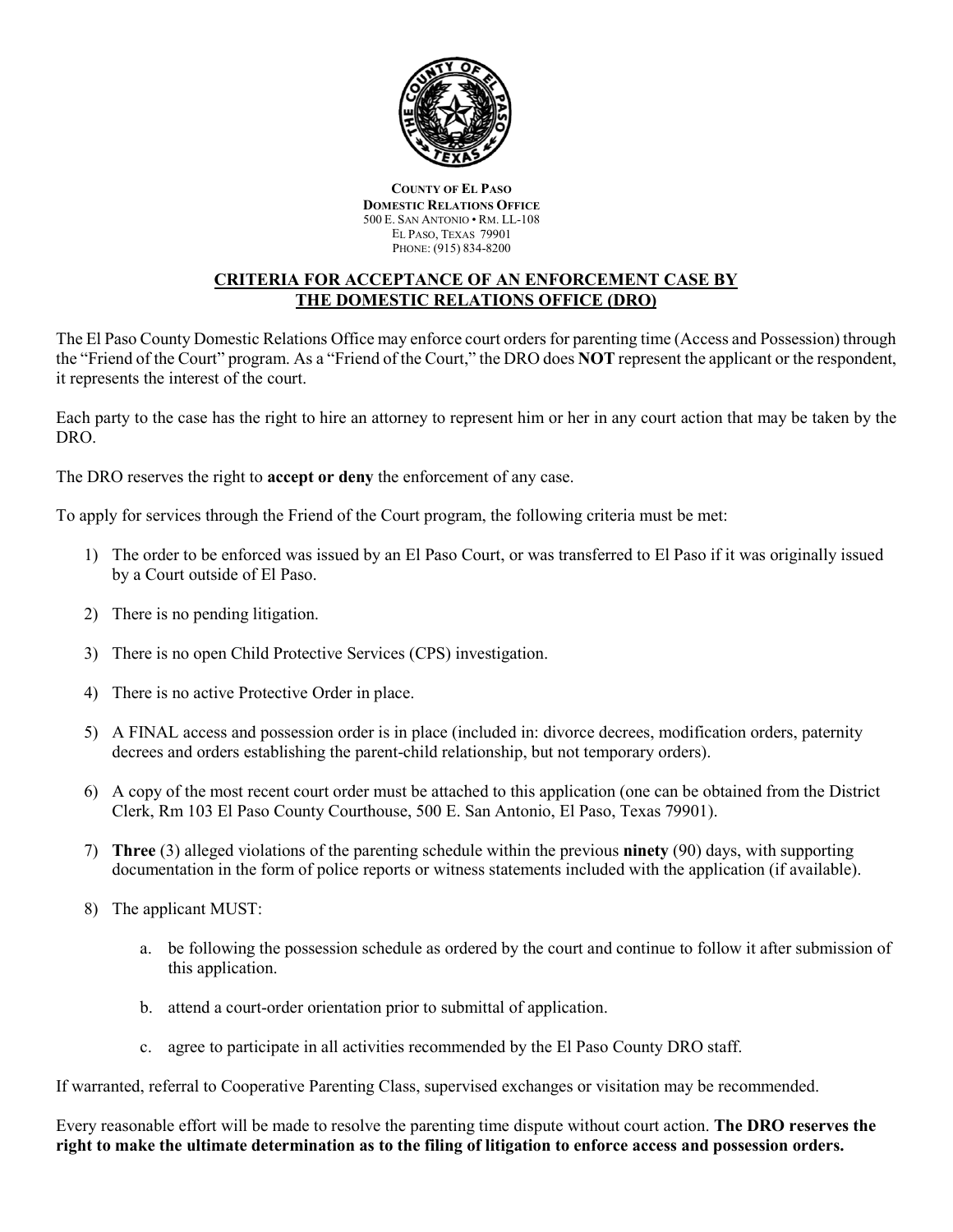## **APPLICATION TO ENFORCE ACCESS & POSSESSION RIGHTS**

|                                                                                                                                                                                                                                                                                                                                       | <b>Information About Applicant – (please print)</b>                                                                                                         |  |  |  |
|---------------------------------------------------------------------------------------------------------------------------------------------------------------------------------------------------------------------------------------------------------------------------------------------------------------------------------------|-------------------------------------------------------------------------------------------------------------------------------------------------------------|--|--|--|
|                                                                                                                                                                                                                                                                                                                                       |                                                                                                                                                             |  |  |  |
|                                                                                                                                                                                                                                                                                                                                       | Driver's License No.: State                                                                                                                                 |  |  |  |
|                                                                                                                                                                                                                                                                                                                                       |                                                                                                                                                             |  |  |  |
| Home phone : $\qquad \qquad$                                                                                                                                                                                                                                                                                                          |                                                                                                                                                             |  |  |  |
|                                                                                                                                                                                                                                                                                                                                       |                                                                                                                                                             |  |  |  |
|                                                                                                                                                                                                                                                                                                                                       |                                                                                                                                                             |  |  |  |
|                                                                                                                                                                                                                                                                                                                                       | City: State: Zip:                                                                                                                                           |  |  |  |
| How were you referred to this office?<br>$\Box$ Self $\Box$ Court $\Box$ IVD/AG Office $\Box$ Other                                                                                                                                                                                                                                   | Marital status of the parents at the time service is provided:<br>$\Box$ Not married to the other parent                                                    |  |  |  |
| Are you currently married? $\Box$ Yes $\Box$ No<br>If yes, how many children from the current marriage?                                                                                                                                                                                                                               | $\Box$ Married to the other parent<br>$\Box$ Separated from the other parent<br>$\Box$ Divorced from the other parent                                       |  |  |  |
| <b>Ethnicity</b><br>$\Box$ Asian<br>□ Black or African American<br>□ Hispanic or Latino<br>□ Native Hawaiian or Other Pacific Islander<br>$\Box$ White<br>$\Box$ Two or more                                                                                                                                                          | Income<br>$\Box$ Less than \$10,000<br>$\Box$ \$10,000 to \$19,000<br>$\Box$ \$20,000 to \$29,000<br>$\Box$ \$30,000 to \$39,000<br>$\Box$ \$40,000 & above |  |  |  |
| <b>Military Status (for either party):</b><br>$\Box$ Active duty<br>$\Box$ Veteran                                                                                                                                                                                                                                                    |                                                                                                                                                             |  |  |  |
|                                                                                                                                                                                                                                                                                                                                       |                                                                                                                                                             |  |  |  |
|                                                                                                                                                                                                                                                                                                                                       | Driver's License No.: State                                                                                                                                 |  |  |  |
|                                                                                                                                                                                                                                                                                                                                       |                                                                                                                                                             |  |  |  |
| Home phone : $\qquad \qquad$ $\qquad$ $\qquad$ $\qquad$ $\qquad$ $\qquad$ $\qquad$ $\qquad$ $\qquad$ $\qquad$ $\qquad$ $\qquad$ $\qquad$ $\qquad$ $\qquad$ $\qquad$ $\qquad$ $\qquad$ $\qquad$ $\qquad$ $\qquad$ $\qquad$ $\qquad$ $\qquad$ $\qquad$ $\qquad$ $\qquad$ $\qquad$ $\qquad$ $\qquad$ $\qquad$ $\qquad$ $\qquad$ $\qquad$ |                                                                                                                                                             |  |  |  |
|                                                                                                                                                                                                                                                                                                                                       |                                                                                                                                                             |  |  |  |
|                                                                                                                                                                                                                                                                                                                                       |                                                                                                                                                             |  |  |  |
|                                                                                                                                                                                                                                                                                                                                       | City: City: State: Zip:                                                                                                                                     |  |  |  |
| Aliases/nicknames:                                                                                                                                                                                                                                                                                                                    |                                                                                                                                                             |  |  |  |
| Height: Weight: Weight:                                                                                                                                                                                                                                                                                                               |                                                                                                                                                             |  |  |  |

**A. Criminal history of both parties** *(note: disclosure of this information will not result in the denial of an application for services, but is necessary to evaluate the level of services needed)*:

|    | Has there ever been domestic violence with the other parent? Yes<br>No l |
|----|--------------------------------------------------------------------------|
| 2. | Protective order against applicant? Expiration date:                     |
| 3. | Protective order against non-applicant? Expiration date:                 |
| 4. | Family violence/assault arrest?<br>Non-applicant<br>Applicant            |
| 5. | Applicant<br>Non-applicant<br>DWI?                                       |
| 6. | Applicant<br>Arrests for drug offenses<br>Non-applicant                  |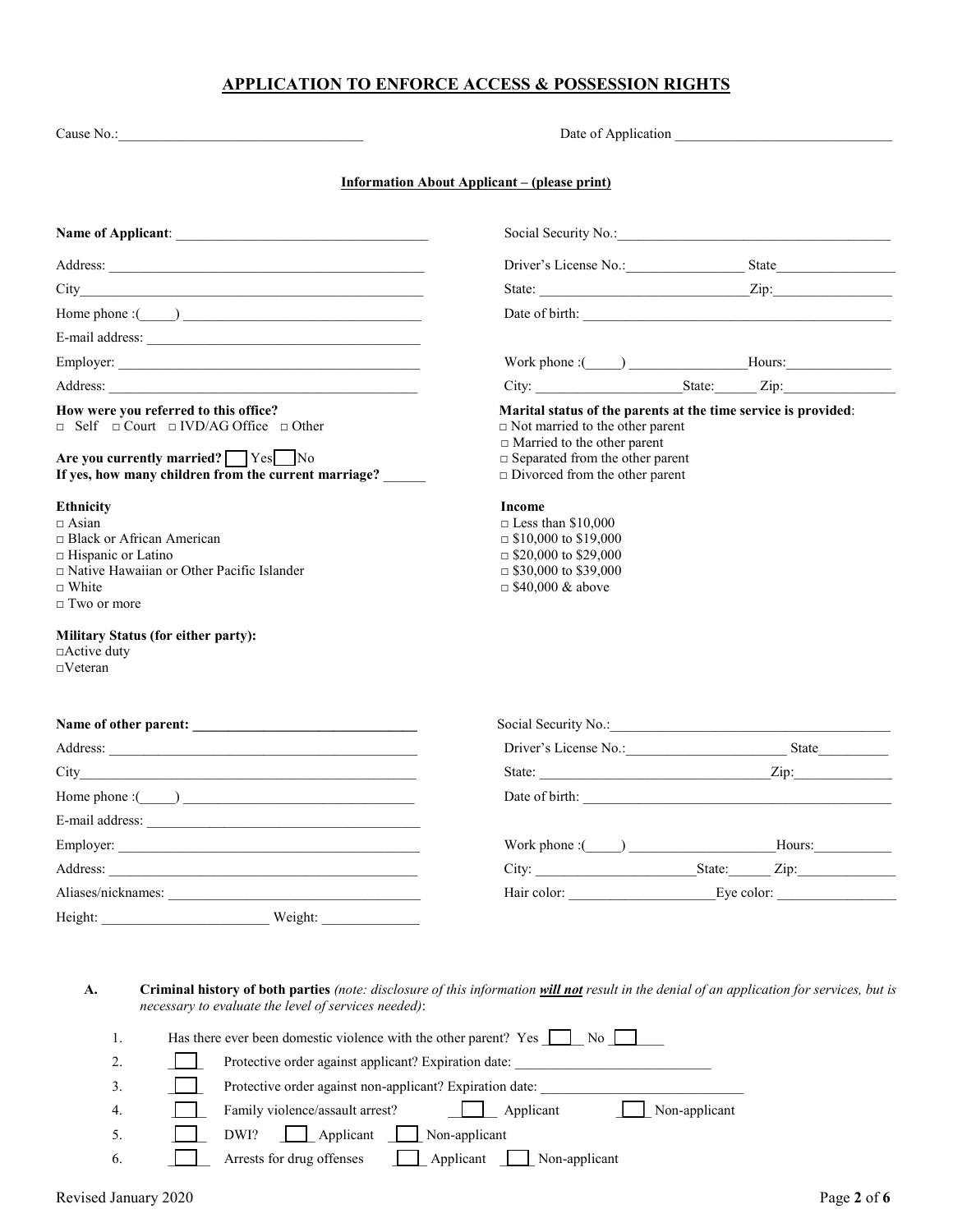|    | 7.                                                                                       | Are you currently on probation for criminal offenses? Ves                                                                                                                                                                                                                                                                                           | No |  |  |  |
|----|------------------------------------------------------------------------------------------|-----------------------------------------------------------------------------------------------------------------------------------------------------------------------------------------------------------------------------------------------------------------------------------------------------------------------------------------------------|----|--|--|--|
|    | 8.                                                                                       | Are you currently on probation for failure to pay child support?                                                                                                                                                                                                                                                                                    |    |  |  |  |
|    | (this will not affect review of your application but must be disclosed) [<br>Yes<br>  No |                                                                                                                                                                                                                                                                                                                                                     |    |  |  |  |
|    | Applicant's other criminal history:                                                      |                                                                                                                                                                                                                                                                                                                                                     |    |  |  |  |
|    | Non-applicant's other criminal history:                                                  |                                                                                                                                                                                                                                                                                                                                                     |    |  |  |  |
|    |                                                                                          |                                                                                                                                                                                                                                                                                                                                                     |    |  |  |  |
|    |                                                                                          | 9. Has child protective services contacted you with regard to the children? Set No                                                                                                                                                                                                                                                                  |    |  |  |  |
|    |                                                                                          |                                                                                                                                                                                                                                                                                                                                                     |    |  |  |  |
|    |                                                                                          |                                                                                                                                                                                                                                                                                                                                                     |    |  |  |  |
|    |                                                                                          |                                                                                                                                                                                                                                                                                                                                                     |    |  |  |  |
|    |                                                                                          | d. What was the outcome of the investigation/findings?                                                                                                                                                                                                                                                                                              |    |  |  |  |
| В. | Information on the other party                                                           |                                                                                                                                                                                                                                                                                                                                                     |    |  |  |  |
|    |                                                                                          | Physical description of the other parent: (tattoos, scars, glasses, etc.)                                                                                                                                                                                                                                                                           |    |  |  |  |
|    |                                                                                          |                                                                                                                                                                                                                                                                                                                                                     |    |  |  |  |
|    |                                                                                          |                                                                                                                                                                                                                                                                                                                                                     |    |  |  |  |
|    |                                                                                          |                                                                                                                                                                                                                                                                                                                                                     |    |  |  |  |
|    |                                                                                          |                                                                                                                                                                                                                                                                                                                                                     |    |  |  |  |
|    |                                                                                          |                                                                                                                                                                                                                                                                                                                                                     |    |  |  |  |
|    |                                                                                          | <b>Information about the Child(ren)</b>                                                                                                                                                                                                                                                                                                             |    |  |  |  |
|    |                                                                                          | 1. Name: Social Security No.: Social Security No.: Social Security No.: Social Security No.: Social Security No.:<br>Address: City: City: City: City: City: City: City: City: City: City: City: City: City: City: City: City: City: City: City: City: City: City: City: City: City: City: City: City: City: City: City: City: City: City: City: Cit |    |  |  |  |
|    | Sex: Graduation date:                                                                    |                                                                                                                                                                                                                                                                                                                                                     |    |  |  |  |
|    |                                                                                          |                                                                                                                                                                                                                                                                                                                                                     |    |  |  |  |
|    | 2. Name:                                                                                 | Social Security No.: Social Security No.:                                                                                                                                                                                                                                                                                                           |    |  |  |  |
|    |                                                                                          | Address: City: City:                                                                                                                                                                                                                                                                                                                                |    |  |  |  |
|    |                                                                                          |                                                                                                                                                                                                                                                                                                                                                     |    |  |  |  |
|    |                                                                                          |                                                                                                                                                                                                                                                                                                                                                     |    |  |  |  |
|    |                                                                                          |                                                                                                                                                                                                                                                                                                                                                     |    |  |  |  |
|    |                                                                                          | Address: City: City: City: City: City: City: City: City: City: City: City: City: City: City: City: City: City: City: City: City: City: City: City: City: City: City: City: City: City: City: City: City: City: City: City: Cit                                                                                                                      |    |  |  |  |
|    |                                                                                          |                                                                                                                                                                                                                                                                                                                                                     |    |  |  |  |
|    |                                                                                          |                                                                                                                                                                                                                                                                                                                                                     |    |  |  |  |
|    |                                                                                          | 4. Name: Social Security No.: Social Security No.:                                                                                                                                                                                                                                                                                                  |    |  |  |  |
|    |                                                                                          | Address: City: City: City: City: City: City: City: City: City: City: City: City: City: City: City: City: City: City: City: City: City: City: City: City: City: City: City: City: City: City: City: City: City: City: City: Cit                                                                                                                      |    |  |  |  |
|    |                                                                                          |                                                                                                                                                                                                                                                                                                                                                     |    |  |  |  |
|    |                                                                                          | 5. Name: <u>Containing Social Security No.:</u> Containers No.: 2008. Security No.: 2008. Security No.: 2009. 2009. Social Security No.: 2009. 2009. 2009. 2009. 2009. 2009. 2009. 2009. 2009. 2009. 2009. 2009. 2009. 2009. 2009.                                                                                                                  |    |  |  |  |
|    |                                                                                          | Address: City: City: City: City: City: City: City: City: City: City: City: City: City: City: City: City: City: City: City: City: City: City: City: City: City: City: City: City: City: City: City: City: City: City: City: Cit                                                                                                                      |    |  |  |  |
|    | Sex: Graduation date:                                                                    |                                                                                                                                                                                                                                                                                                                                                     |    |  |  |  |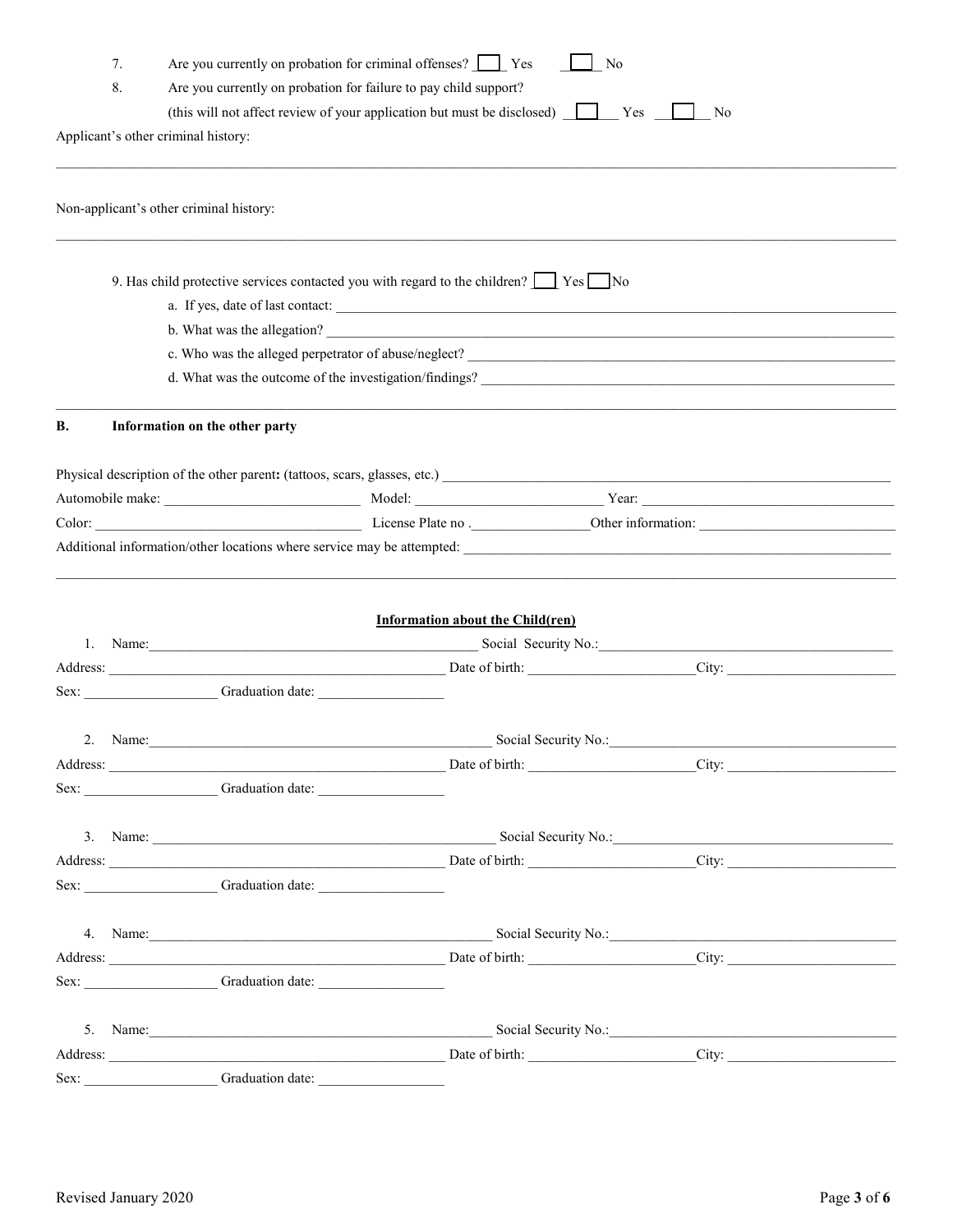#### **History of Court Ordered Parenting Time**

**C.** List the **three** most recent dates within the past **90** days when parenting time was denied. These dates **MUST** coincide with dates and times in the most recent court order entitling you to parenting time with your child(ren). The denial must have occurred at the place where the order requires you to pick-up of the child(ren).

|                                         | (Day of week)                                                                                      | (Time of Arrival)                                                                                                                                                                                                     | (Time of Departure)                                                                                                              |
|-----------------------------------------|----------------------------------------------------------------------------------------------------|-----------------------------------------------------------------------------------------------------------------------------------------------------------------------------------------------------------------------|----------------------------------------------------------------------------------------------------------------------------------|
|                                         | Address of exchange: City                                                                          |                                                                                                                                                                                                                       |                                                                                                                                  |
|                                         |                                                                                                    | State                                                                                                                                                                                                                 | Zip                                                                                                                              |
|                                         |                                                                                                    |                                                                                                                                                                                                                       | (Attach a copy of the report to this application)                                                                                |
|                                         | (Attach a witness statement to this application)                                                   | Name and phone number of witness (other than law enforcement officers) who observed the alleged denial of parenting time:                                                                                             |                                                                                                                                  |
| (Month/Date/Year)                       | (Day of week)                                                                                      | (Time of Arrival)                                                                                                                                                                                                     | (Time of Departure)                                                                                                              |
|                                         |                                                                                                    |                                                                                                                                                                                                                       |                                                                                                                                  |
|                                         | City                                                                                               | State                                                                                                                                                                                                                 | $\overline{Zip}$                                                                                                                 |
|                                         |                                                                                                    |                                                                                                                                                                                                                       | (Attach a copy of the report to this application)                                                                                |
|                                         | (Attach a witness statement to this application)                                                   | Name and phone number of witness (other than law enforcement officers) who observed the alleged denial of parenting time:                                                                                             |                                                                                                                                  |
| (Month/Date/Year)                       | (Day of week)                                                                                      | (Time of Arrival)                                                                                                                                                                                                     | (Time of Departure)                                                                                                              |
|                                         |                                                                                                    |                                                                                                                                                                                                                       |                                                                                                                                  |
|                                         | Address of exchange: <u>City</u>                                                                   | State                                                                                                                                                                                                                 | Zip                                                                                                                              |
|                                         |                                                                                                    |                                                                                                                                                                                                                       |                                                                                                                                  |
|                                         |                                                                                                    |                                                                                                                                                                                                                       | At any other time when you have been denied parenting time, have the police been involved? If so, list the date and case number. |
|                                         |                                                                                                    |                                                                                                                                                                                                                       |                                                                                                                                  |
|                                         | Please note additional information on a separate sheet of paper and attach it to your application. |                                                                                                                                                                                                                       |                                                                                                                                  |
|                                         |                                                                                                    | When was the last date you had parenting time with the child(ren)?                                                                                                                                                    |                                                                                                                                  |
|                                         |                                                                                                    | How much time did you spend with your child(ren)? Did you leave or return your child(ren) prior to the scheduled time?                                                                                                |                                                                                                                                  |
|                                         |                                                                                                    |                                                                                                                                                                                                                       |                                                                                                                                  |
| Did you pick the child(ren) up on time? | Yes                                                                                                | No If no, why not?                                                                                                                                                                                                    |                                                                                                                                  |
|                                         |                                                                                                    | Prior to your last parenting time, did you consistently follow the parenting time schedule in the court order?                                                                                                        |                                                                                                                                  |
| $Yes \fbox[] No \fbox[] Sometimes$      |                                                                                                    |                                                                                                                                                                                                                       |                                                                                                                                  |
|                                         |                                                                                                    | If no or sometimes, why not?                                                                                                                                                                                          |                                                                                                                                  |
|                                         |                                                                                                    | Have you ever failed to pick up or return the child(ren) on time $\Box$ Yes $\Box$ No If yes, how many times?<br>Has the custodial parent given you any reason or excuse why parenting time has been denied? [15] Yes | No                                                                                                                               |
|                                         |                                                                                                    |                                                                                                                                                                                                                       |                                                                                                                                  |
|                                         |                                                                                                    | If yes, what is/are the reason(s)? $\qquad \qquad$<br>Have the child(ren) lived continuously with the custodial parent since the date of the last court order? $\Box$ Yes $\Box$ No                                   |                                                                                                                                  |
|                                         |                                                                                                    | If the child(ren) have lived with someone other than the custodial parent, please complete the following:                                                                                                             |                                                                                                                                  |
| Name of child(ren):                     |                                                                                                    |                                                                                                                                                                                                                       |                                                                                                                                  |
|                                         |                                                                                                    | With whom the child(ren) lived: Relationship with child(ren): Relationship with child(ren):                                                                                                                           |                                                                                                                                  |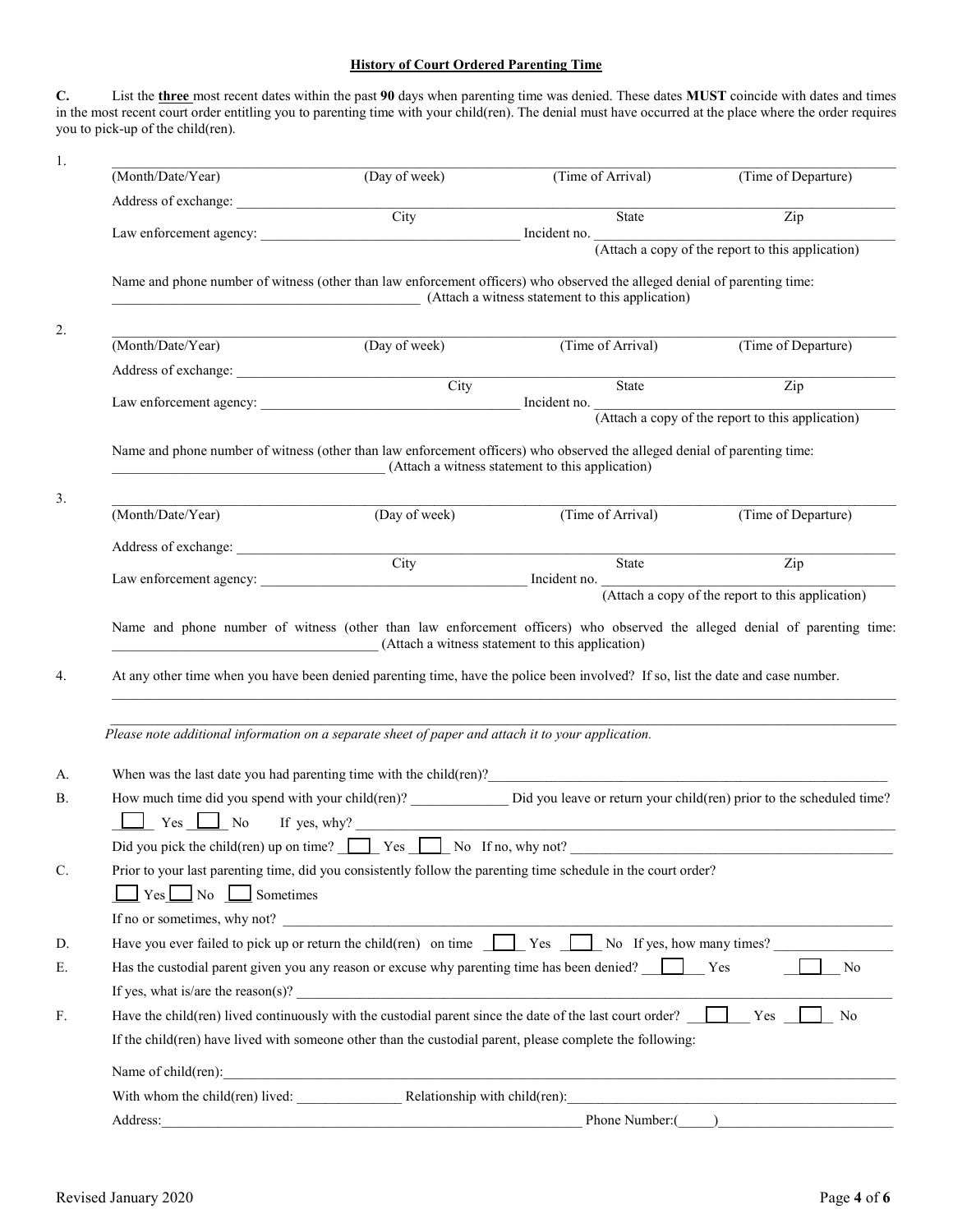## **ACKNOWLEDGEMENT**

The El Paso County **Domestic Relations Office**, Enforcement Division represents, as "Friend of the Court," the Court which has rendered the order. The office represents neither the applicant nor the responding party.

All cases will be scheduled for an informal negotiation prior to the filing of any litigation. Failure by the applicant to comply with the recommendations of the Domestic Relations Office staff may result in termination of services. The Domestic Relations Office reserves the right to discontinue enforcement services at any time.

Either or both parties have the right to hire an attorney to represent them in any court action. The Domestic Relations Office has an attorney referral list available.

Please initial next to every statement before turning in application:

I agree to participate in all activities recommended by the El Paso County DRO staff.

I understand I might be referred to a cooperative parenting class.

Every reasonable effort will be made to resolve the parenting time disagreement without court action. If the problem is not solved, legal action may be taken.

\_\_\_\_\_The application includes **three** (3) alleged violations of the parenting schedule within the previous **ninety** (90) days.

There are no pending litigation, active Protective order, or open CPS investigations.

\_\_\_\_\_ I hereby understand and agree that by signing below and initialing here I acknowledge my application may be referred and reviewed for Modification of Access and Possession (i.e. visitation) if appropriate and may result in the appropriate court proceedings.

\_\_\_\_\_ **The El Paso County Domestic Relations Office reserves the right to make the ultimate determination as to the filing of litigation to enforce access and possession orders.** 

I swear or affirm that I have read the entire application, I understand the information contained therein, and the information I have written on this application is complete, true and correct to the best of my belief and knowledge, and I agree with the terms set forth above.

Applicant signature

 $\mathcal{L}_\text{max}$  and the contract of the contract of the contract of the contract of the contract of the contract of the contract of the contract of the contract of the contract of the contract of the contract of the contrac Date signed

For Official Use Only:

Reviewed by: \_\_\_\_\_\_\_\_\_\_\_\_\_\_\_\_\_\_\_\_\_\_\_\_\_\_\_\_\_\_\_\_\_\_\_\_\_\_ Date: \_\_\_\_\_\_\_\_\_\_\_\_\_\_\_\_\_\_\_\_\_\_\_\_\_\_\_\_\_\_\_\_\_\_\_\_\_\_\_

Social Worker/DRO Staff

 $\mathcal{L}_\text{max}$  , and the set of the set of the set of the set of the set of the set of the set of the set of the set of